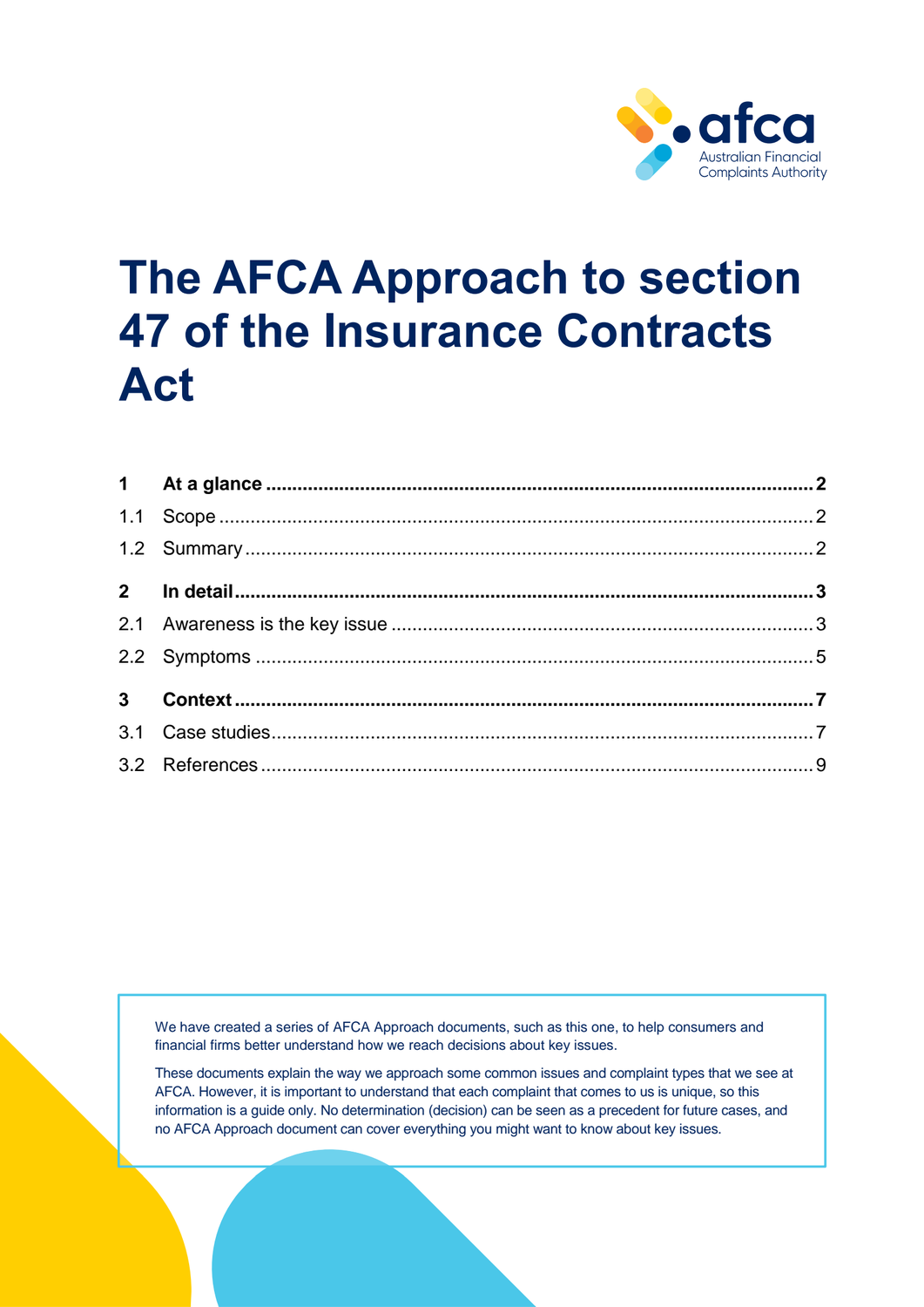# <span id="page-1-0"></span>1 At a glance

# <span id="page-1-1"></span>**1.1 Scope**

Sickness and disability insurance policies commonly contain an exclusion for claims resulting from a condition that the consumer had before the contract of insurance was entered into (a 'pre-existing condition').

Section 47 of the *Insurance Contracts Act 1984* (the Act) limits the circumstances where an insurer can rely on such a provision. An insurer cannot rely on such a provision where the insured was not aware of, and a reasonable person could not be expected to have been aware of, the pre-existing condition (the Act uses the terms 'sickness' or 'disability').

This document sets out how AFCA applies section 47 and the key issues in its application.

The approach has been adopted from AFCA's predecessor scheme, the Financial Ombudsman Service

# <span id="page-1-2"></span>**1.2 Summary**

Section 47 benefits a consumer where:

- the consumer had a pre-existing condition, being a condition before the contract was entered into
- the pre-existing condition resulted in a claim, and
- the consumer was not aware of, and a reasonable person in their circumstances could not be expected to have been aware of, the pre-existing condition before the contract was entered into (**the key issue**).

The following circumstances illustrate how AFCA applies section 47:

- If the consumer was aware of the pre-existing condition at any time before the contract was entered into, section 47 will not assist them. This is even if the consumer reasonably believed they no longer had the pre-existing condition.
- If the consumer was aware of symptoms associated with the pre-existing condition, but not the actual condition itself, AFCA will consider whether the consumer should reasonably have been aware that they were suffering from a condition. This will depend on various considerations, such as the degree of symptoms and/or extent of medical investigation/consultation undertaken.
- If the consumer was not aware of the symptoms or the diagnosis when the contract was entered into, and a reasonable person in their circumstances could not have been expected to have been so aware, then section 47 will assist them.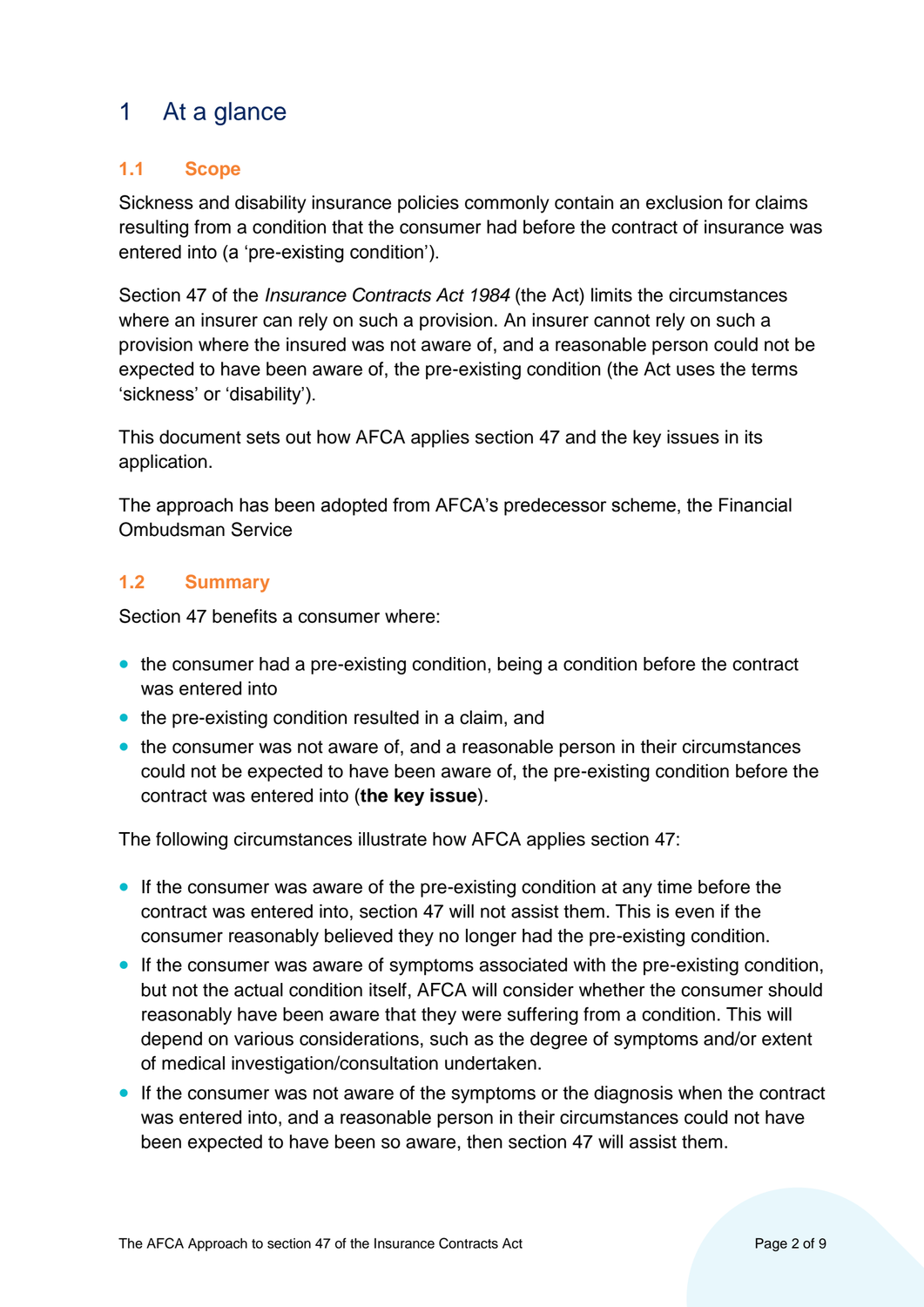#### Section 47 Flowchart



\* Aware that he/she had at any time been subject to the sickness or disability now resulting in the claim.

\*aware that he/she had at any time been subject to the sickness or disability now resulting in the claim.

# <span id="page-2-0"></span>2 In detail

#### <span id="page-2-1"></span>**2.1 Awareness is the key issue**

#### **What circumstances would give rise to section 47 being considered?**

Section 47 can only apply if all the following are satisfied:

- A claim is made for a loss.
- The claim resulted, in whole or in part, from a sickness or disability that existed before the contract was entered into (the pre-existing condition).
- There is a policy provision the financial firm can rely on to deny a consumer's claim if it results from a condition that existed before the policy was entered into.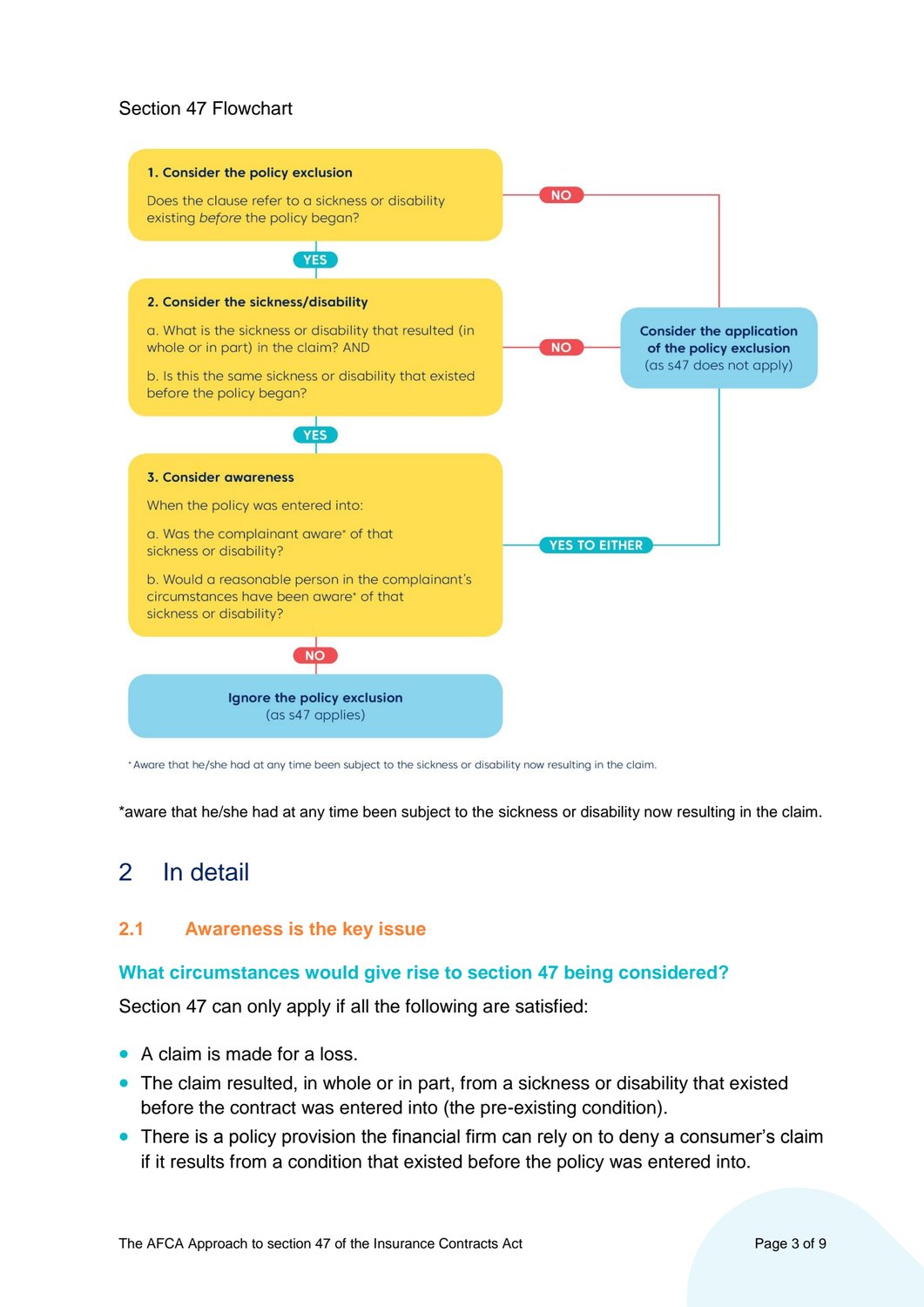• At the time the contract was entered into the consumer was not aware, and a reasonable person in their circumstances could not be expected to have been aware, of the pre-existing condition.

A policy provision that excludes claims arising from cancer would not trigger section 47. This is because the provision is a broad exclusion – it is not about pre-existing cancer.

Similarly, section 47 does not apply to a waiting period policy provision.

# **What is the key issue to be determined?**

The key issue is whether the consumer was not **aware** of, and a reasonable person in the consumer's circumstances could not be expected to have been **aware** of, the preexisting condition before the contract was entered into.

If it is clear that the consumer was aware of the pre-existing condition at the time the contract was entered into, section 47 does not apply.

The responsibility is on the consumer to establish that section 47 applies on the balance of probabilities, rather than on the insurer to disprove its application.

#### **What common scenarios would give rise to this key issue?**

Complaints about the consumer's awareness generally arise in the following circumstances:

- The consumer was aware of symptoms associated with the condition but not the actual condition itself (e.g. the consumer was undergoing investigations at the time of arranging the policy but had not yet received the actual diagnosis).
- The consumer believed the condition had been treated and cured.

# **What is the purpose of section 47?**

Section 47 ensures that the insurer bears the risk of unknown pre-existing conditions in circumstances when the policy would otherwise cover the condition in question.

In the absence of section 47, it would be possible for insurers to limit or exclude liability for losses resulting from an unknown condition.

Section 47 ensures that insurers cannot rely on policy exclusions for pre-existing conditions if, when the policy was entered into:

- the consumer did not know, and
- a reasonable person in their circumstances could not be expected to have known of the existence of the pre-existing condition.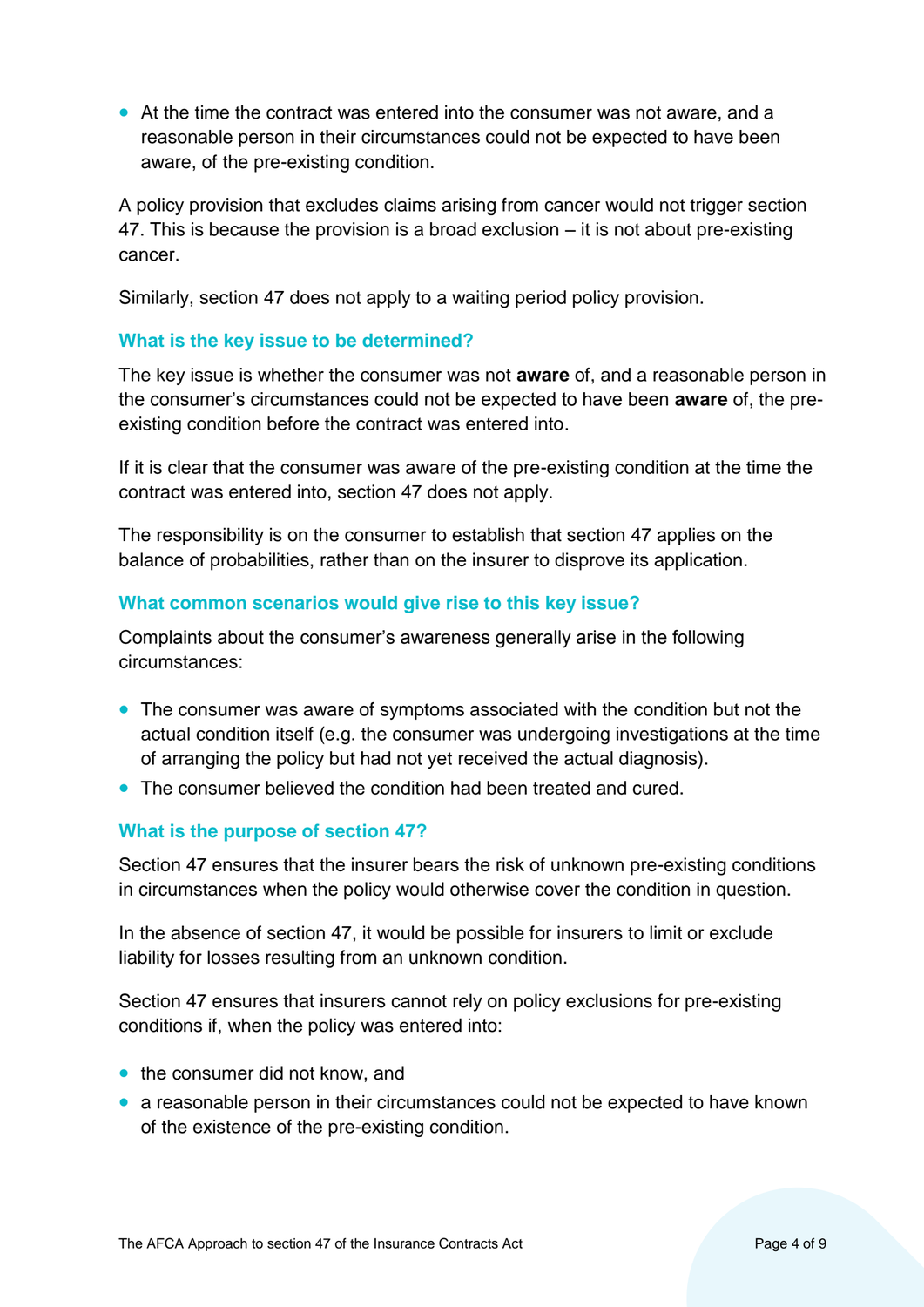#### **What if the consumer believed the pre-existing condition was cured?**

If the consumer was aware of the pre-existing condition before the contract of insurance was entered into, case law states that section 47 will not assist them if that pre-existing condition returns and results in a claim.

This is because the consumer was aware of the pre-existing condition when entering into the policy. As a result, section 47 does not apply even if the consumer believed the condition had been cured by that time.

# <span id="page-4-0"></span>**2.2 Symptoms**

#### **Must the consumer be aware of the diagnosed condition?**

Where the consumer is experiencing symptoms or undergoing investigations, the situation is more complicated.

The issue that often arises in this context is whether 'awareness' requires knowledge of:

- the actual pre-existing condition itself (i.e. the diagnosis), or
- symptoms that could be associated with the pre-existing condition.

In line with AFCA's obligations to decide complaints based on what is fair in all the circumstances while having regard to the law, industry codes and practice as well as previous determinations, AFCA's view is the answer lies somewhere between the two.

#### **Why does the answer lie between awareness of symptoms and the condition?**

AFCA does not accept that mere knowledge of symptoms is necessarily conclusive in establishing awareness of the pre-existing condition. Applying section 47 in this manner would lead to particularly unfair and harsh outcomes in cases where the symptoms are innocuous.

For example, where:

- a consumer suffers a sore throat at the time of taking out the policy, and
- symptoms subsequently persist and exacerbate, investigations are undertaken and the consumer is later ultimately diagnosed with throat cancer.

AFCA does not accept that the fact the consumer was aware of the sore throat means that the consumer was also 'aware' of the throat cancer. It would have been reasonable for the consumer to simply associate a sore throat with a common cold.

Therefore, in these circumstances, section 47 would assist the consumer.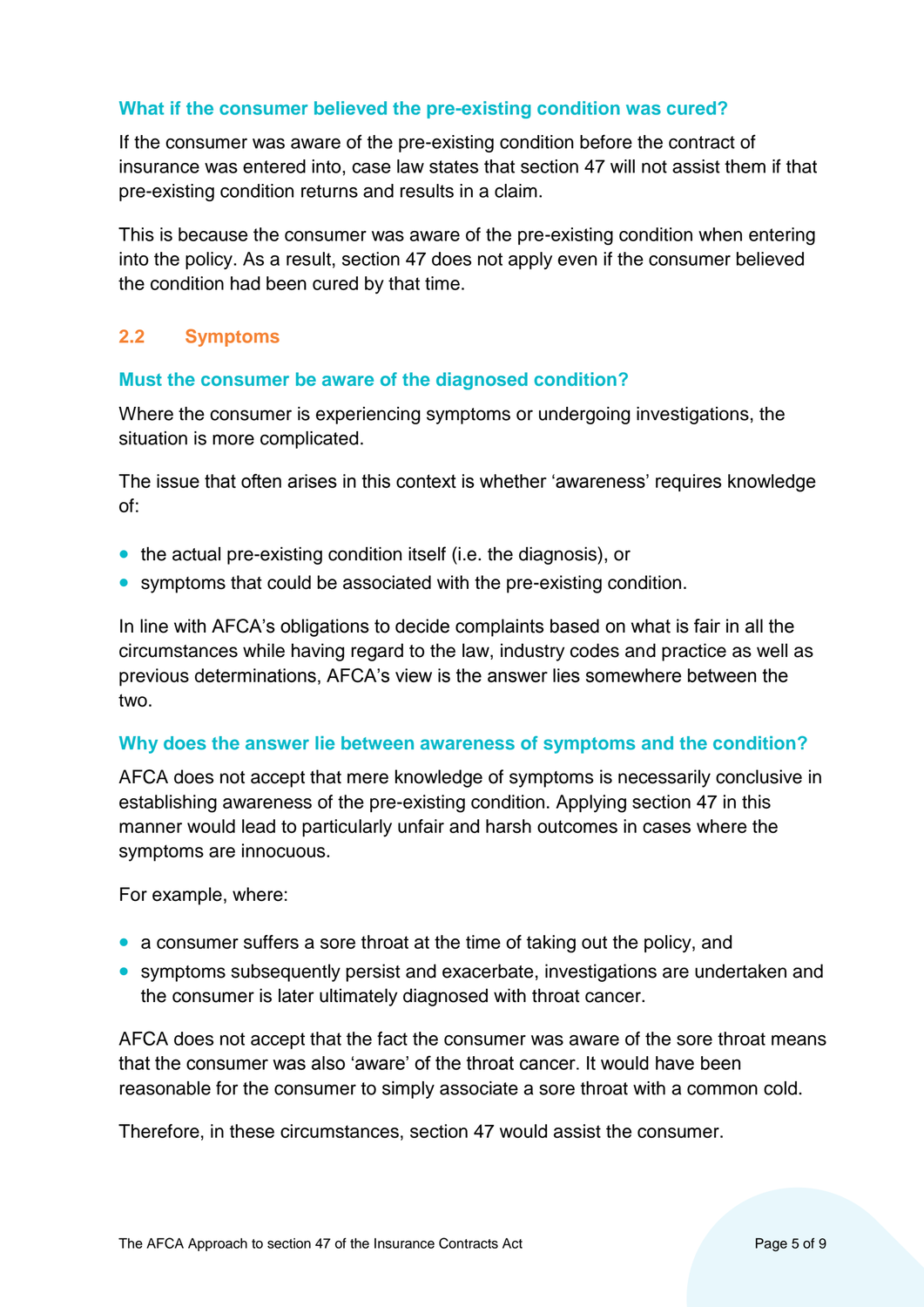In contrast, AFCA recognises that section 47 is potentially open to misuse if it is interpreted to mean that a consumer is not 'aware' of the condition unless and until they are informed of the actual diagnosis.

For example, where:

- a consumer was coughing up blood, consulting doctors and undergoing invasive investigative tests before arranging a policy, and
- shortly after the policy was issued, the consumer was diagnosed with stomach cancer.

AFCA would not apply section 47 in these circumstances.

This is because a reasonable person in the consumer's circumstances would be expected to have been aware that they were potentially suffering from a serious condition, when entering into the policy.

This is also consistent with the purpose of section 47 as set out above.

#### **What matters would AFCA take into account in these circumstances?**

In considering 'awareness' for the purposes of section 47, AFCA takes into account various matters, including:

- the nature and severity of symptoms suffered by the consumer
- the timing of the sequence of events
- the consumer's medical history, and
- the level of medical consultation and/or investigation undertaken.

Therefore, AFCA requires information that addresses these matters.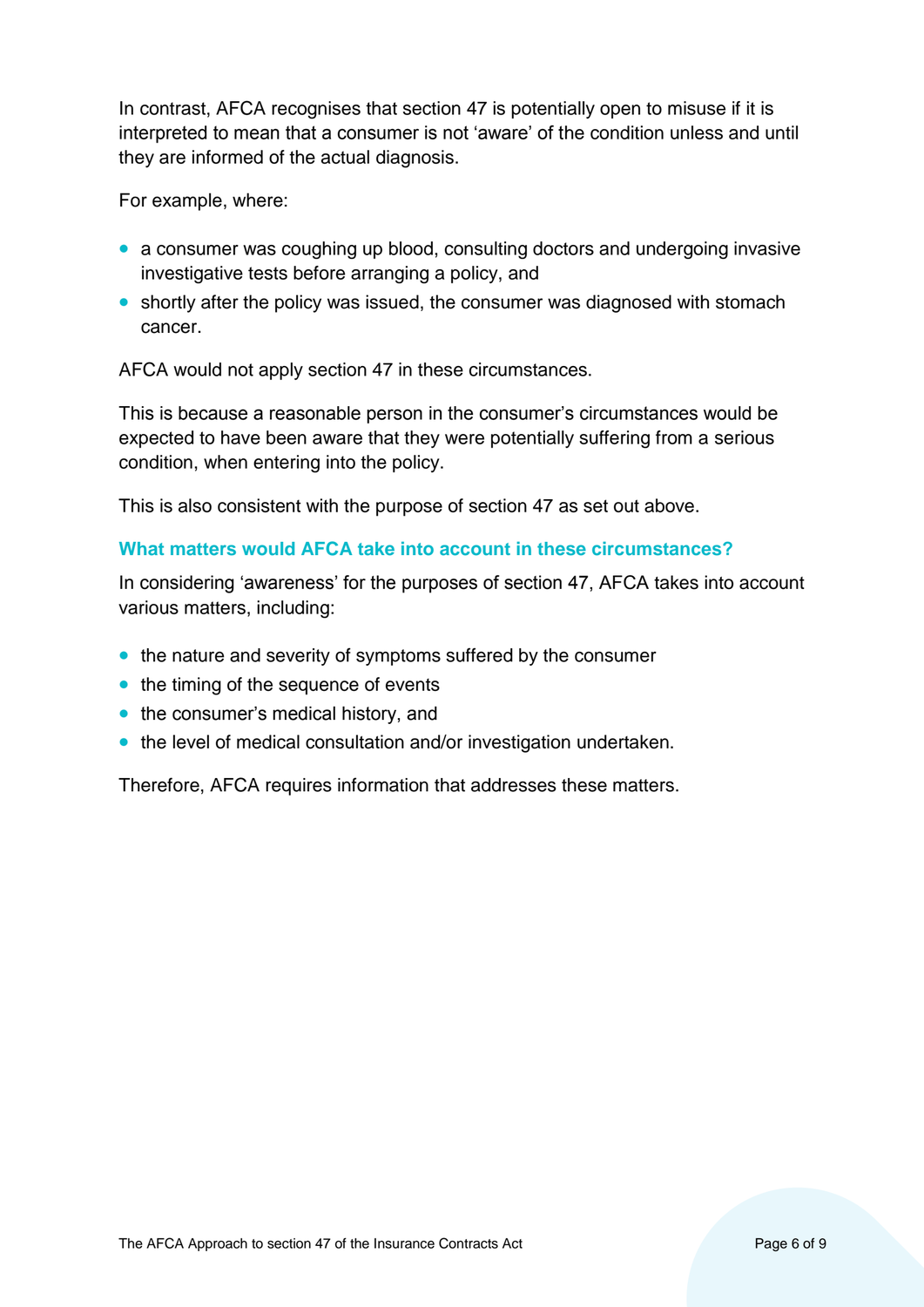#### Section 47 Flowchart



\* Aware that he/she had at any time been subject to the sickness or disability now resulting in the claim.

\* aware that he/she had at any time been subject to the sickness or disability now resulting in the claim

# <span id="page-6-0"></span>3 Context

#### <span id="page-6-1"></span>**3.1 Case studies**

The case studies below are based on determinations by one of AFCA's predecessor schemes, the Financial Ombudsman Service. While previous determinations (by AFCA or by its predecessor schemes) are not binding precedents, where relevant they will inform AFCA's approach to an issue.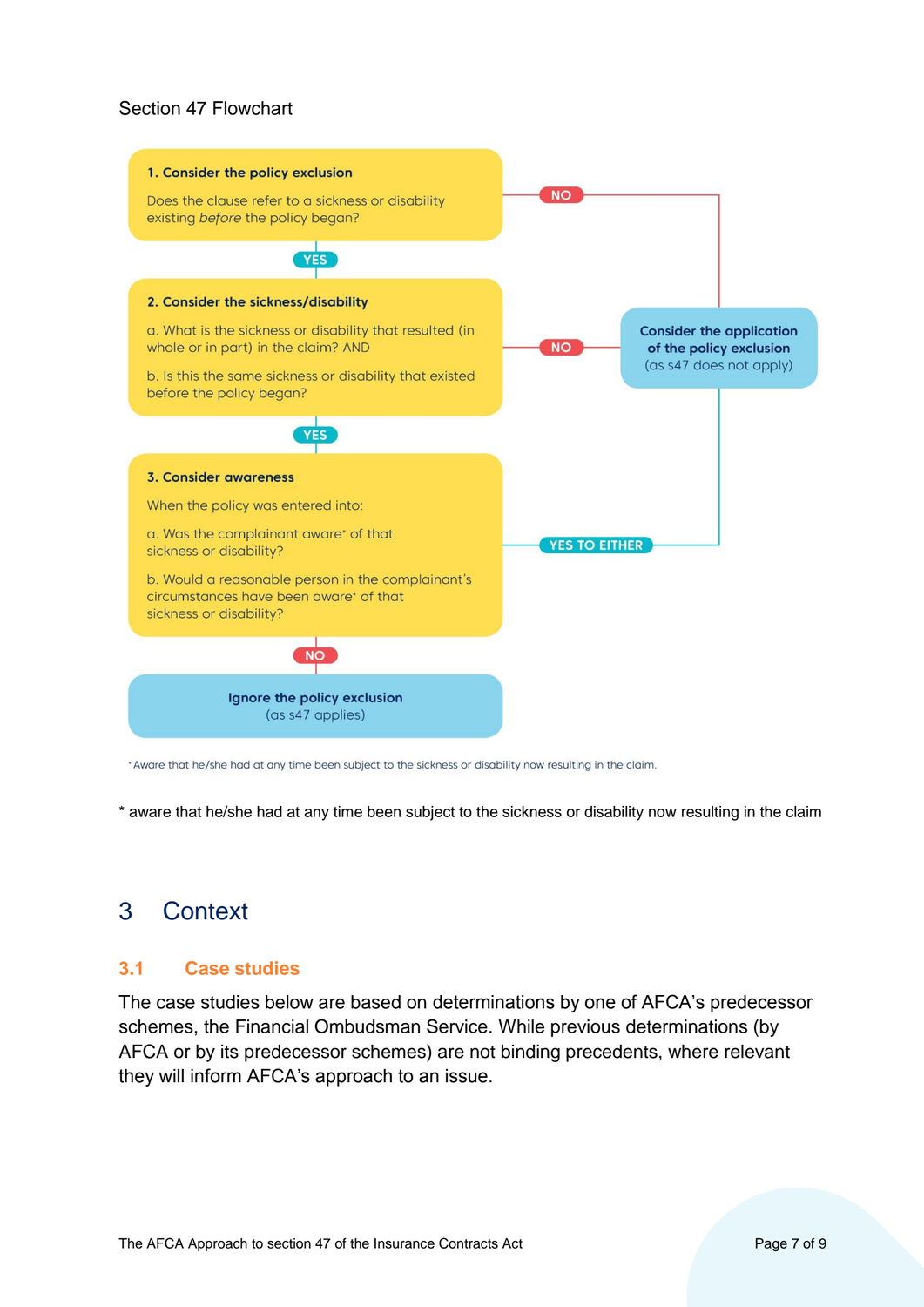# **Case 1: Chronic fatigue syndrome (CFS)**

The consumer arranged a travel policy on 20 August 2012. On 10 September 2012, the consumer was diagnosed with CFS and subsequently hospitalised in November 2012.

The consumer cancelled the trip and lodged a claim for the costs incurred.

The insurer denied the claim on the basis that the CFS was a pre-existing medical condition.

FOS considered that section 47 operated to prevent the financial firm from relying on the policy exclusion on the following basis:

- The consumer only first consulted a GP on 28 August 2012.
- While the consumer suffered from symptoms, such as lethargy, for 8 months before this, she was attending work and playing regular competitive sport. She also engaged in various other activities.
- Her symptoms could reasonably be expected to have been associated with her extensive activities, rather than a particular medical condition.

Based on the above FOS, did not accept that the consumer was aware of, or a reasonable person in her circumstances could have been expected to have been aware of, the CFS before the policy was issued.

#### **Case 2: Recurring Sickness**

A life insurance policy was issued to the consumer and her partner on 13 December 2006. On 11 February 2012, the consumer lodged a claim as a result of her partner's death a month before.

The insurer denied the claim on the basis the death arose due to a pre-existing condition, namely a grade 3 anaplastic oligodendroglioma. FOS was satisfied the illness that resulted in the husband's death was related to that pre-existing condition.

The consumer argued neither she nor her husband were aware of the condition. This is because they did not receive the diagnosis until 22 December 2006, being over a week after the policy commenced.

However, the following had been undertaken by the consumer's husband prior to the contract being entered into:

- He visited his general practitioner (GP) on 4 December 2006 presenting with symptoms including an inability to complete sentences, disorientation, lack of motivation and memory lapses.
- He undertook a CT scan later that day on the GP's instruction the result was the identification of a 6cm lesion.